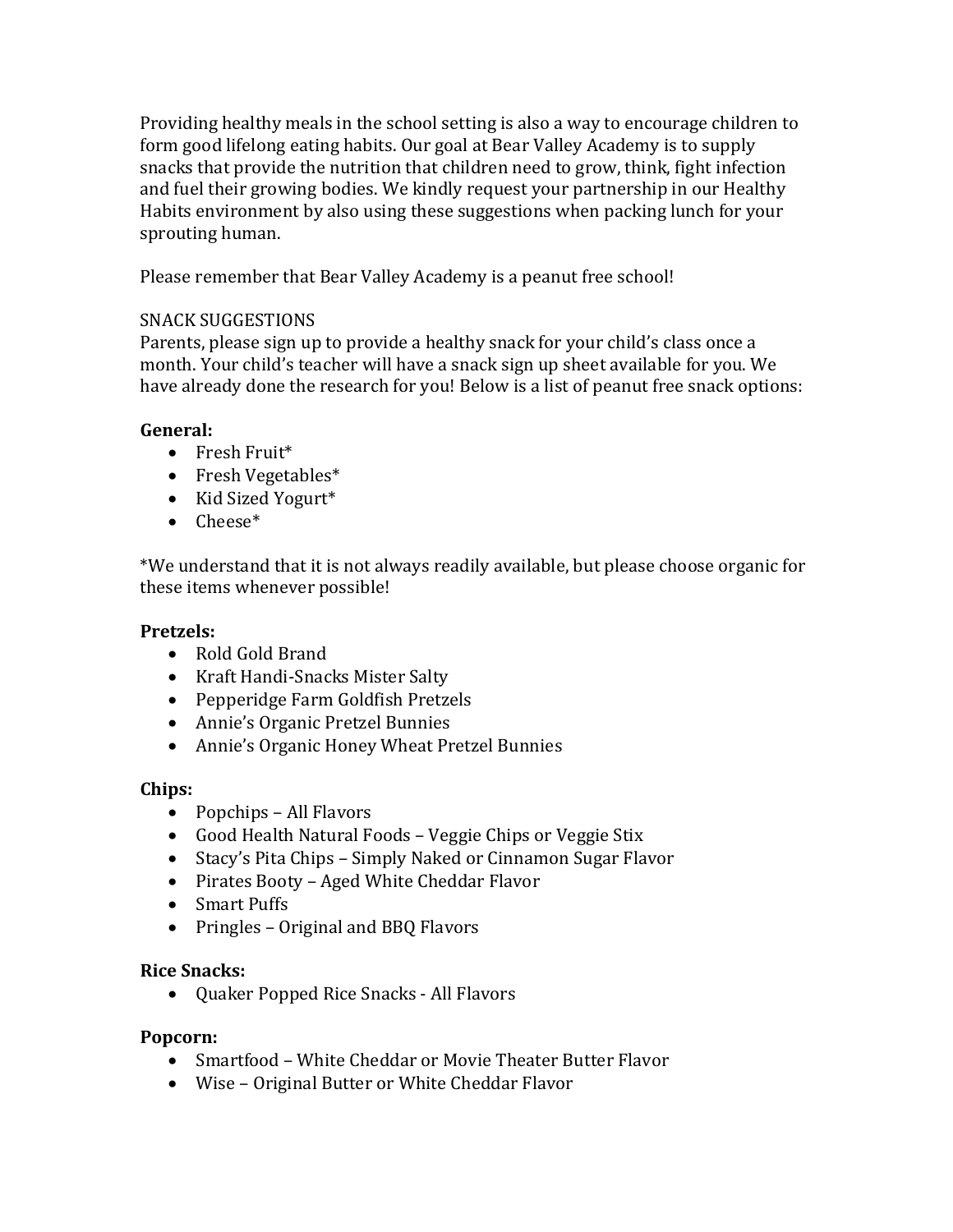## **Crackers:**

- Triscuits Original Flavor
- Wheat Thins Original Flavor
- Nabisco Oyster Crackers
- Cheez-Its
- Cheez-Its Snack Mix
- Goldfish Baby Cheddar, Cheddar, Parmesan, Saltine and Whole Grain Flavors
- Keebler Club
- Annie's Cheddar Squares
- Annie's White Cheddar Bunnies
- Annie's Whole Wheat Cheddar Bunnies

# **Graham Crackers:**

- Nabisco Grahams Original
- Nabisco Honey Maid
- Annie's Honey Bunny Grahams
- Annie's Chocolate Bunny Grahams
- Annie's Organic Honey Graham Crackers
- Annie's Organic Cinnamon Graham Crackers
- Teddy Grahams All Flavors

# **Cereals:**

- Cascading Farms Cinnamon Crunch
- Cascading Farms Cinnamon Raisin Granola
- Cascading Farms Fruitful Oh's
- Cascading Farms Granola Oats and Honey
- Cascading Farms Maple Brown Sugar
- General Mills Cheerios Original, Apple Cinnamon, Fruity and Mulitgrain Flavors
- General Mills Chex Corn, Rice and Wheat Flavors
- Kashi Autumn Wheat
- Kashi Blueberry Clusters
- Kashi Cinnamon Harvest
- Kashi Honey Sunshine
- Kashi Honey Toasted Oat
- Quaker Oats Life Original, Cinnamon, Maple and Brown Sugar Flavors
- Quaker Oats Oatmeal Squares
- Quaker Oats Puffed Rice

# **Granola Bars:**

- NutriGrain Cereal Bars All Flavors
- Don't Go Nuts Nut-Free Organic Snack Bars All Flavors (available on Amazon.com)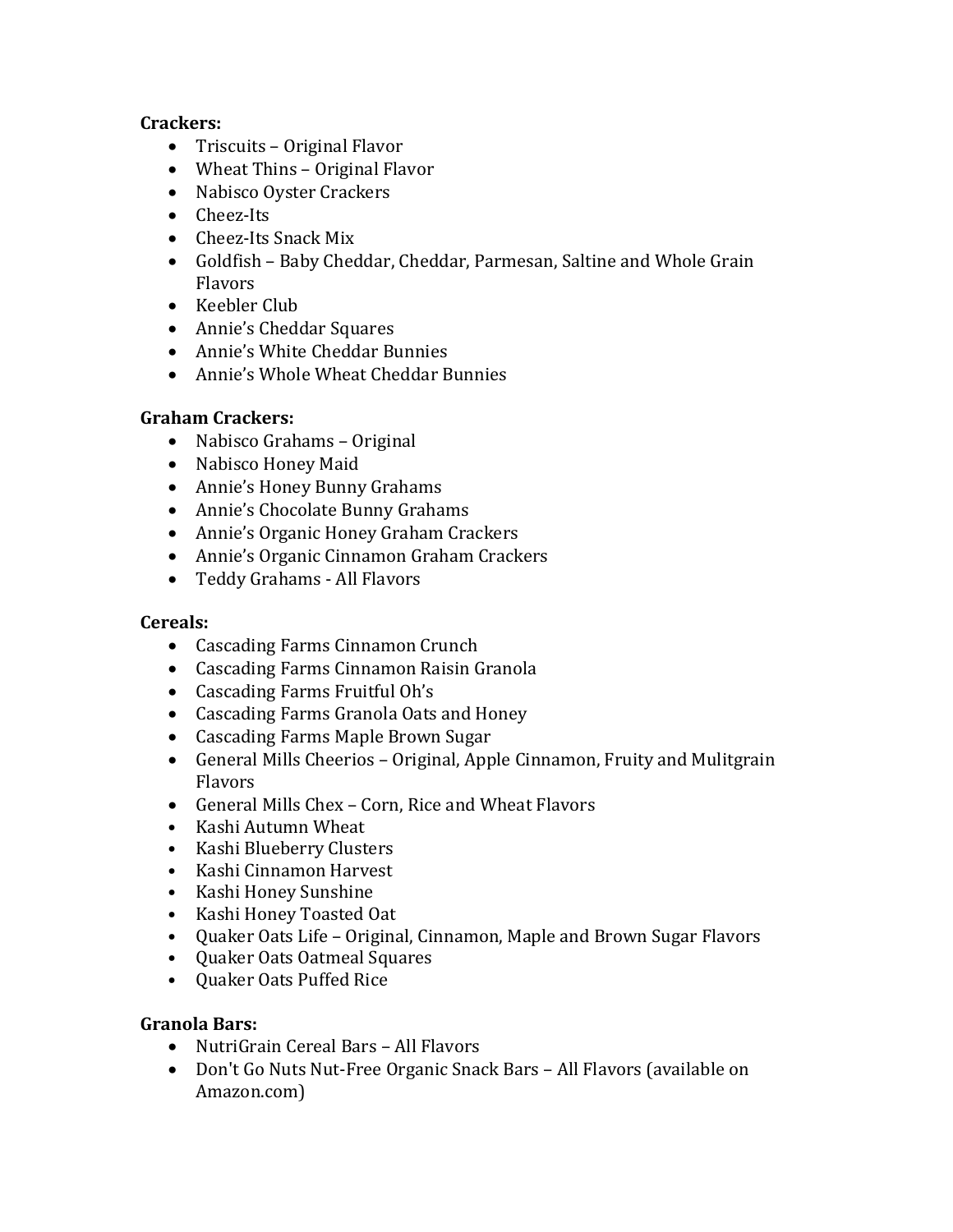- Enjoy Life Baked Chewy Bars All Flavors
- Special K Bars Blueberry, Strawberry and Vanilla Crisp Flavors

### **Fruit Snacks/Dried Fruit:**

- Bare Fruit all natural apple chips
- Annie's Bunny Fruit Snacks
- Clif Kid Organic Twisted Fruit Strawberry and Mixed Fruit Flavors

## **SPECIAL TREATS FOR BIRTHDAY & HOLIDAY PARTIES ONLY**

### **Cookies:**

- Keebler Vanilla Wafers
- Lorna Doone Shortbread
- Newtons Original Fig, Fat-Free, Whole Grain, Strawberry and Raspberry Flavors
- Oreos Original & Golden
- Enjoy Life Soft Baked Cookies All Flavors

### **Cakes/Cupcakes:**

- Kellog's Brand Rice Krispie Treats Original Flavors
- Wal-Mart and Whole Foods sells cupcakes in the bakery section that are labeled "from a nut free facility."

### **Frozen Treats:**

- Breyers Pure Fruit Bars Strawberry, Orange and Raspberry Flavors
- Dole Fruit Bars Strawberry, Grape and Raspberry Flavors
- Edy's Fruit Bars Strawberry and Lime Flavors
- Luigi's Real Italian Ice Cherry, Lemon, Mango and Watermelon Flavors

### LUNCH SUGGESTIONS

Your child's lunch needs to be ready to serve. We do not heat or refrigerate lunches. Don't forget to send a napkin, any necessary utensils and a labeled water bottle.

### **Main Courses:**

- Whole wheat bagel with cream cheese
- English muffin with marmalade, jam and/or almond butter
- Tuna salad, chicken salad, ham, turkey and/or cheese sandwiches
- Sliced bananas and almond butter on rice cakes
- Cottage cheese or cheese spread on celery or on cucumbers

# **Fruits and Vegetables:**

- Bell pepper strips
- Celery
- Small salad in a container  $(w /$  fork)
- Cherry or grape tomatoes (cut in half)